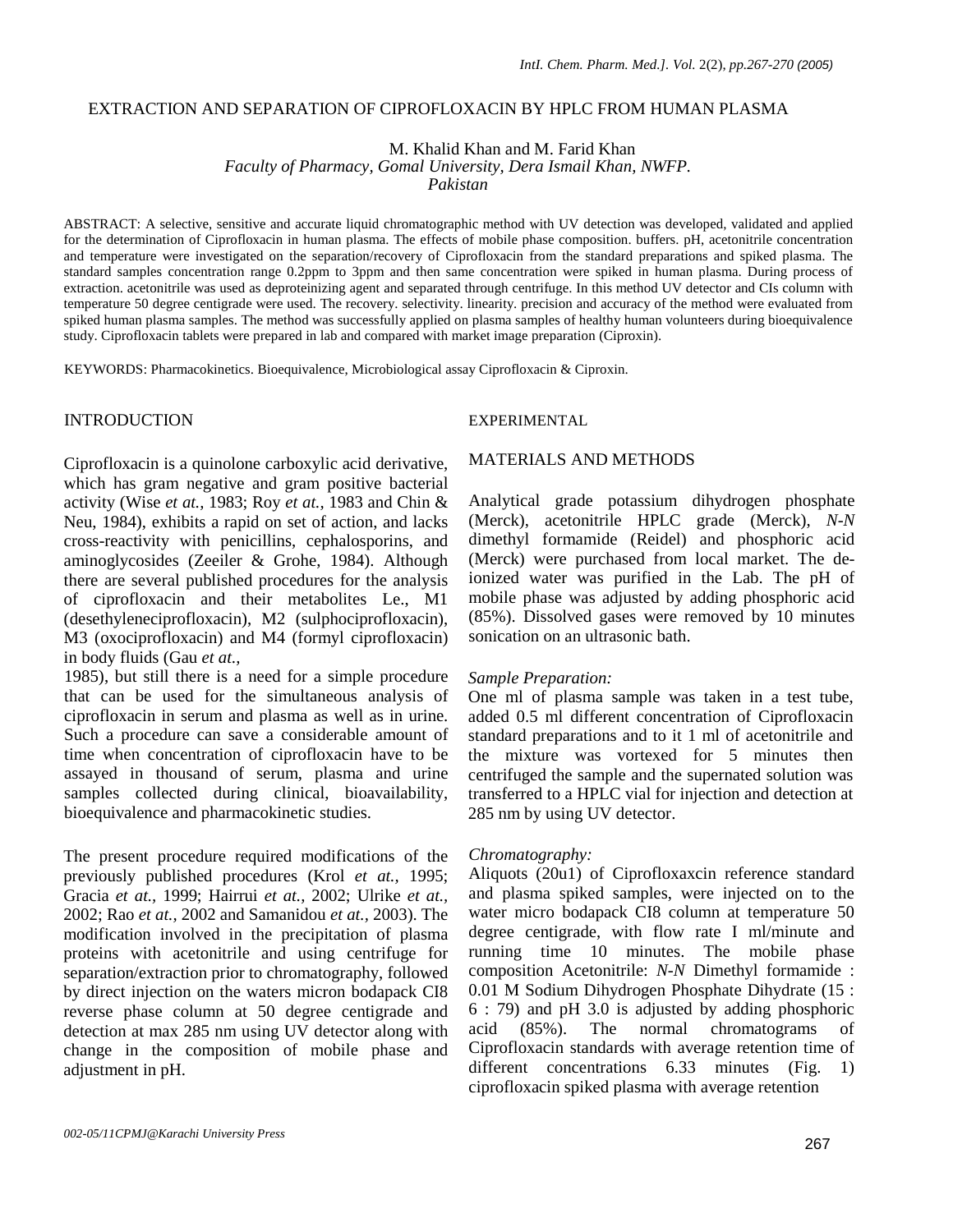#### M. K. Khan and M. Farid Khan

time of different concentrations 6.354 minutes (Fig. 2). Ciprofloxacin in plasma samples were analyzed for study of bioavailability, bioequivalence and pharmacokinetic.

Measurement precision: In order to demonstrate acceptable measurement precision five runs of 0.5ppm solution were made and the relative standard deviations was not more than 2.0% was observed  $(Table-1)$ .

| Table 1 |  |  |                                                            |  |  |  |  |
|---------|--|--|------------------------------------------------------------|--|--|--|--|
|         |  |  | Concentration of sample Ciprofloxacin analyzed $= 0.5$ ppm |  |  |  |  |

| Run     | Average Area Response |  |
|---------|-----------------------|--|
|         | 1068854               |  |
|         | 1056648               |  |
|         | 106458                |  |
|         | 110254                |  |
|         | 108112                |  |
| AVG.    | 107465.2              |  |
| $%$ RSD | 1.67                  |  |

Linearity: The area response of seven samples of different concentration between 0.2-3.0 ppm values was 0.999 (Table-4).

Limit of Detection: Limit of detection was established by stepwise dilution of a known standard of 0.2ppm until the point at which a real positive response was no longer detected and that the 0.02ppm (Table-2).

#### Table-2 Limit of Detection

| Concentration (ppm) | Average Area Response |  |  |
|---------------------|-----------------------|--|--|
| 0.2                 | 50318.5               |  |  |
| 0.15                | 38493                 |  |  |
| 0.1                 | 26416                 |  |  |
| 0.05                | 13575                 |  |  |
| 0.02                | 5631                  |  |  |

Table-3 Limit of Quantitation Concentration of sample (Ciprofloxacin) analyzed = 0.2ppm

| Run | Area Response |  |
|-----|---------------|--|
|     | 51264         |  |
|     | 50647         |  |
|     | 54468         |  |
|     | 49658         |  |
|     | 53115         |  |





Limit of Quantitation: Limit of detection is the lowest concentration point of the linear range i.e. 0.2ppm with relative standard deviation value of  $\geq$ 10.0% (Table-3).

Spike and Recovery: To demonstrate acceptable recovery, known solutions of Ciprofloxacin were spiked and tested for recovery. Amount recovered versus amount spiked was plotted using each preparation as individual points (Table-4).

#### **RESULTS AND DISCUSSION**

Table-4 summarizes the observed recoveries of Ciprofloxacin standard preparation from concentration 0.2ppm to 3ppm with average area response from 50318.5 to 720286.5 with R2 = 0.9999 (Fig. 1 and Table-4) also summarizes the observed recoveries of Ciprofloxacin spiked plasma after the precipitation of plasma proteins with area response from 47650.5 to 637840 with  $R2 = 0.9995$  (Fig. 2).

002-05/11CPMJ©Karachi University Press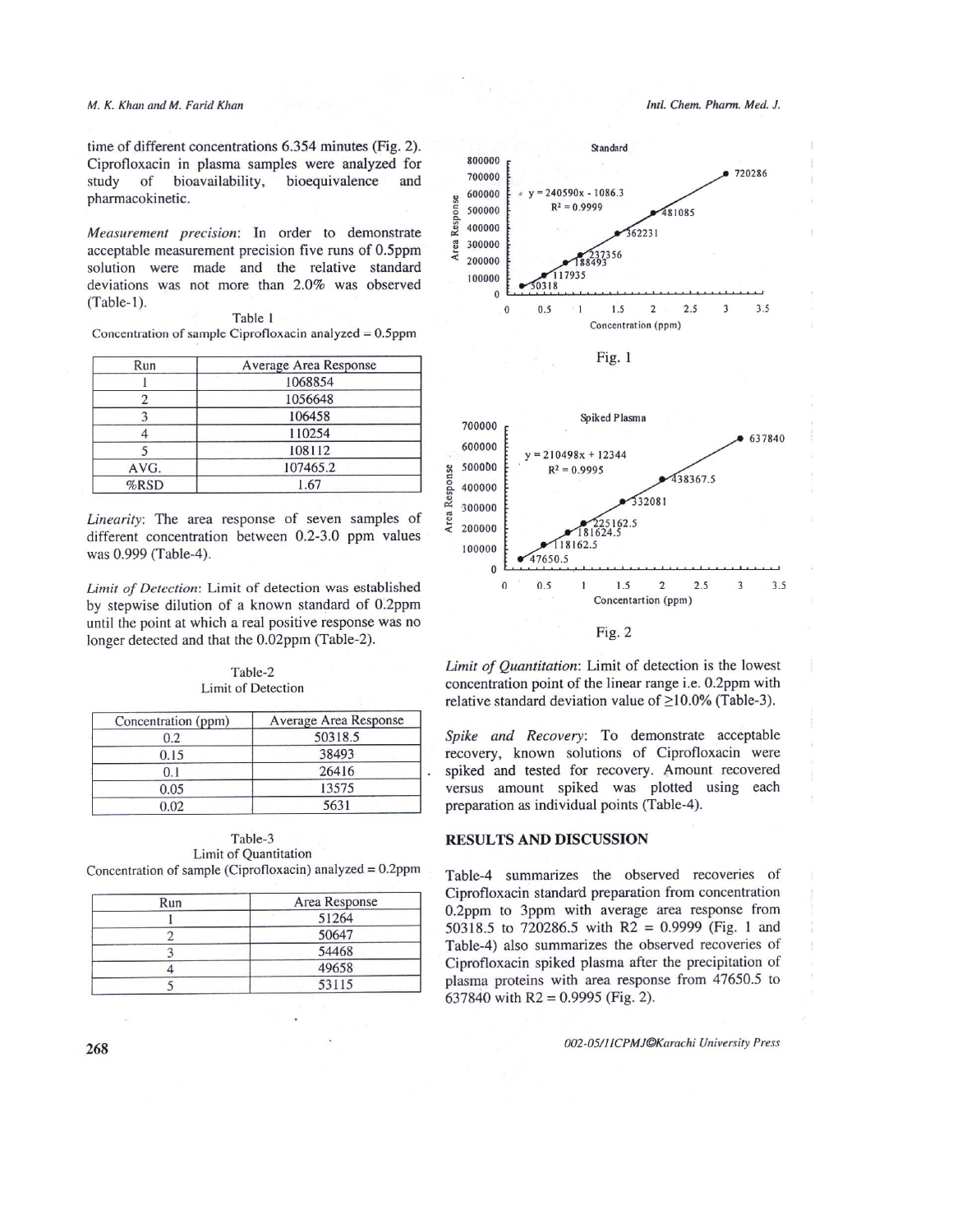| Cone. (ppm) | A vg. area response<br>standard | A vg. area response<br>spiked plasma | % recovery | % $RSD$ |
|-------------|---------------------------------|--------------------------------------|------------|---------|
| 0.2         | 50318.5                         | 47650.5                              | 94.70      | 2.88    |
| 0.5         | 117935                          | 118612.5                             | 100.57     | 4.37    |
| 0.8         | 188493                          | 181624.5                             | 96.36      | 0.91    |
| 1.0         | 2373356                         | 225162.5                             | 94.86      | 0.9     |
| 1.5         | 362232                          | 332081                               | 91.12      | 0.02    |
| 2.0         | 481085.5                        | 438367.5                             | 91.12      | 0.68    |
| 3.0         | 720286.5                        | 637840                               | 88.55      | 1.03    |

Table-4 Linearity % RSD

Table-5 Intra-day decision and accuracy observed with plasma calibration standards containing Ciprofloxacin.

| Con. of Std<br>Ciprofloxacin | Theoretical area | Mean Observed | RSD(%) | Variation | Accuracy |
|------------------------------|------------------|---------------|--------|-----------|----------|
| spiked in plasma             | response         | area response |        | (% )      | (% )     |
| $0.2$ ppm                    | 47650.5          | 46738.57      | 1.78   | 1.914     | 98.00    |
| l.0ppm                       | 225162.5         | 228529.43     | 2.105  | 1.500     | 101.5    |
| $2.0$ ppm                    | 438367.5         | 437777.13     | 2.395  | 0.135     | 99.87    |

 $(n = 14$  triplicate at three cone. levels w(:re analyzed)

Table-6 Inter-dav precision and accuracy observed with plasma calibration standards containing Ciprotloxacin.

| Con. of Std<br>Ciprotloxacin spiked | Theoretical area | Mean Observed | $RSD(\%)$ | Variation | Accuracy |
|-------------------------------------|------------------|---------------|-----------|-----------|----------|
| in olasma                           | response         | area response |           | $(\%)$    | $(\%)$   |
| $0.2$ ppm                           | 47650.5          | 46966.79      | 1.88      | 1.44      | 98.57    |
| 1.0 <sub>ppm</sub>                  | 225162.5         | 1433387.154   | 2.58      | 1.14      | 198.86   |
| $2.0$ ppm                           | 438367.5         | 226449.93     | 2.04      | 0.57      | 100.57   |

 $(n = 14$  triplicate at three cone. levels were analyzed)

Table-4 further shows the % of recovery of each concentration varies from 88.55% to 1 00.57% and % RSD from 0.02 to 4.37. The described procedure is specific, accurate, precise and sufficiently sensitive for the analysis of Ciprofloxacin in plasma with limit of detection 0.2ppm and limit of quantitation 0.2ppm with RSD less than 10%. A relatively simple sample preparation step is involved and only one isocratic chromatographic elution that separates and quantitates. This procedure was used for analysis of about 500 blood samples collected during bioavailability, bioequivalence and pharmacokinetic study. The intraday and inter-day relative standard deviation (n=14) of 0.2ppm 1.78% (accuracy 98.00%) and 1.88%

(accuracy 98.57%) respectively, 1.0ppm 2.1055 (accuracy 101.5%) and 2.58% (accuracy 98.86%) respectively and for 2.0ppm 2.395% (accuracy 99.87%) and 2.04% (accuracy 100.57%) see Table-5 and 6. Calculated at triplicate samples of each concentration level of standard Ciprofloxacin solution spiked in plasma after precipitation of protein (Fig.3), were performed with high precision and accuracy.

This method can also be employed in the analysis of Ciprofloxacin in pharmaceutical dosage forms due to relative simple sample preparation step and only isocratic chromatographic elution that separate and quantitate in just 10 minutes of total run.